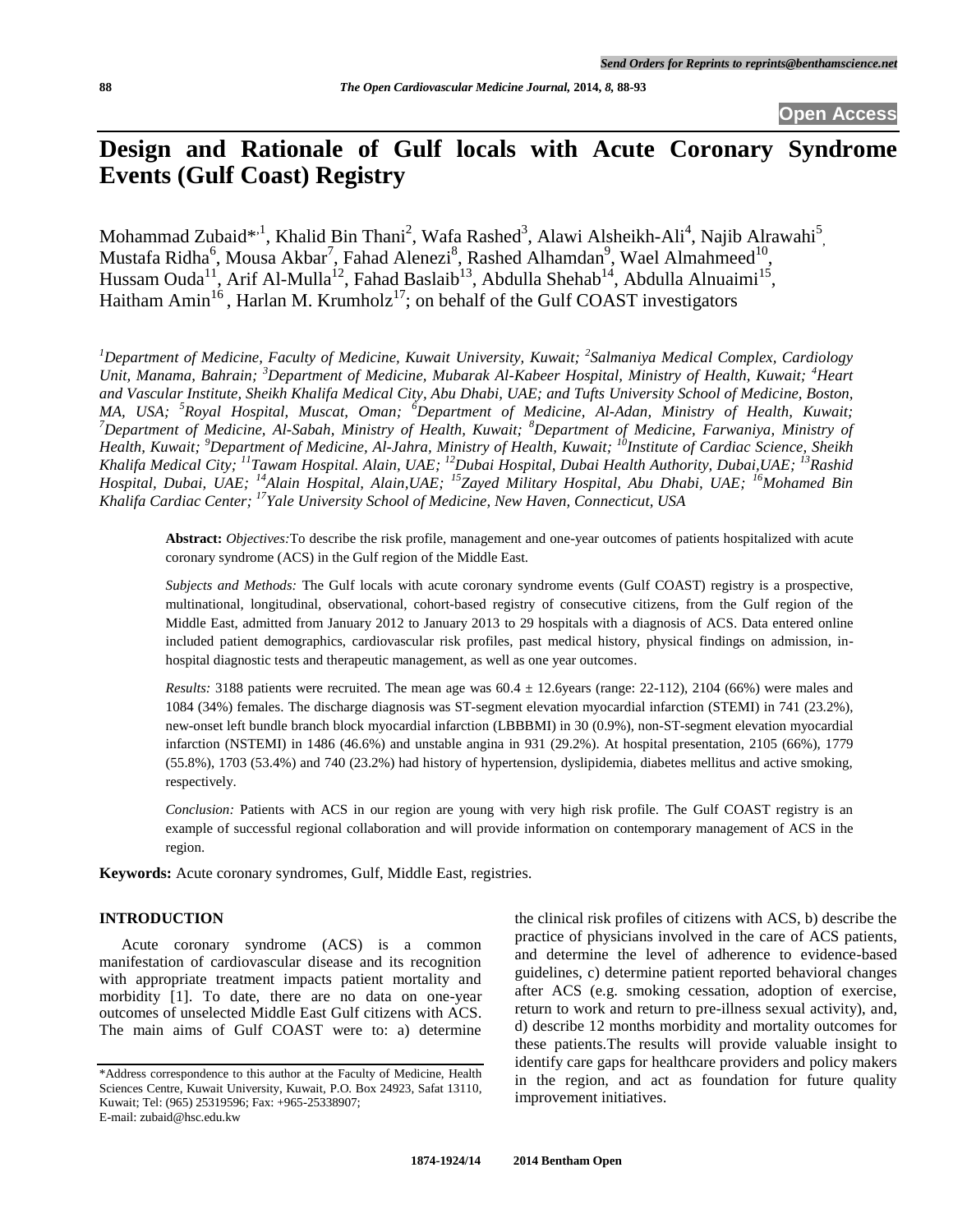# **MATERIALS AND METHODOLOGY**

# **Registry Design**

The Gulf COAST registry is a prospective, multinational, longitudinal, observational, cohort-based survey of all consecutive citizens who were admitted to hospitals with a confirmed diagnosis of ACS. Enrolment started in January 2012 and ended in January 2013. The Ethics Committees of each participating institution or country approved the study protocol.The current report presents the registry's design, methodology, rationale, protocol implementation and patients' baseline characteristics. The Gulf COAST registry adhered to the recommendations of "Strengthening the Reporting of observational studies in Epidemiology (STROBE)" [2].

## **Participating Hospitals**

To provide findings that are representative of the involved countries, > 85% of the general hospitals in each country were included. The registry recruited patients from 29 hospitals in 4 Middle East Gulf countries: Kingdom of Bahrain (Bahrain): 2; State of Kuwait (Kuwait): 6; Sultanate of Oman (Oman): 12; and United Arab Emirates (UAE): 9.Of the 29 participating hospitals, 14 were community hospitals, 18 non-university teaching hospitals and 1 private sector hospital. All of the hospitals had on-site thrombolytic therapy available. On-site cardiac catheterization was available in 9 of the hospitals, while another 10 had a cardiac catheterization laboratory available to them within 1 h drive.

## **Administrative Organization and Hierarchy**

Asteering committee from regional experts in the field was formed. A registry manager was appointed to coordinate between the national coordinators (NC), chief site officers (CSO) and site officers (SO) in the 4 countries. The protocol and the case report form (CRF) were drafted by the primary investigator and the study manager, and reviewed by the steering committee. Prior to the commencement of enrolment, one steering committee meeting and one investigators meeting were held. In addition, country-level and hospital-level meetings were held by the NCs in their respective countries. These meetings involved CSOs and SOs to educate them about the protocol and CRF. The CSOs supervised recruitment to ensure it was consecutive and helped answer data queries generated for their sites. The SOs recruited patients, and filled out CRFs prospectively at admission time and during hospital. Later on, they transferred the data online at their earliest convenience either from the workplace or other locations, depending on whether or not internet service was available at the hospital.

# **Study Population**

Patients enrolled in the registry were citizens, 18 years of age or older with ACS diagnosed according to American College of Cardiology (ACC) clinical data standards [3].The decision to enroll citizens only was determined by the need to have near complete follow up of the study population.The expatriate population come from different countries, they are young, mostly male and highly mobile. This made it hard to guarantee their availability for follow up at 1 year. In

addition, citizens are relatively homogenous in terms of their lifestyle, standard of living and access to free universal health care. There were no other exclusion criteria, and an attempt was made to recruit all comers. Patients were enrolled only after obtaining written informed consent to participate in the study. Patients who were eligible for inclusion in the registry but were not recruited for any reason (e.g. refused consent, died before consent) were entered into log sheets that recorded their age, gender, diagnosis and reason for not beingenrolled.

## **Data Collection and Validation**

Data were prospectively collected on a standardized case report form (CRF). Data variables were in accordance with ACC key data elements and definitions for measuring the clinical management and outcomes of patients with ACS [3]. Data collected included patient demographics, previous diseases and risk factors, prior medication,clinical presentation, management during hospital stay including medications, reperfusion therapy and procedures, outcomes and discharge medications and follow up arrangements. Follow up was planned at 1, 6 and 12 months from the date of enrolment. Follow up was carried out by clinic visit or telephone interview. Data entry was carried out by SOs online at www.gulfcoastregistry.org**.**

A feature of the online data entry system included immediately-displayed automated data checks for out-ofrange values and missing values of single data fields and also contradictory entries related to multiple data fields. In addition, throughout and at the conclusion of the study,to ensure accuracy of data, the registry manager carried out data cleaning using IBM® SPSS® Statistics 19 Program. A clinical research associate carried out site visits which included a visit to all participating hospitals at least once and involved random data source verification of 10% of paper and electronic CRFs at each visit.

## **Sample Size**

In determining the sample size for Gulf COAST, we considered practical and statistical inputs. Practically, we weighed both logistical and funding issues including the number of citizens with ACS we expect to enroll from the participating centres over the planned enrolment phase.This was informed by prior experience with a large ACS registry of all comers in the Gulf Registry of Acute Coronary Events (Gulf RACE), where approximately 2500 local patients with ACS were enrolled over a 6-month period [4]. Hence, we can expect to comfortably enroll  $\sim$  5,000 patients from the same centers over a 12-month enrolment period. Statistically, we recognize the difficulty in estimating sample size in an observational registry where several variables will be measured and no primary comparisons are planned. Nonetheless, we wanted to ensure adequate precision in the estimate of one-year all-cause mortality among locals presenting with ACS. To estimate an annual mortality rate of 10% at 1 year with a margin of error of 1% and 95% confidence intervals, a sample size of 2,948 patients is required. However, since there is little guidance in the literature on annual mortality of Gulf citizens with ACS, and also to compensate for losses of follow-up, we adjusted our sample size upwards to 4,000 patients.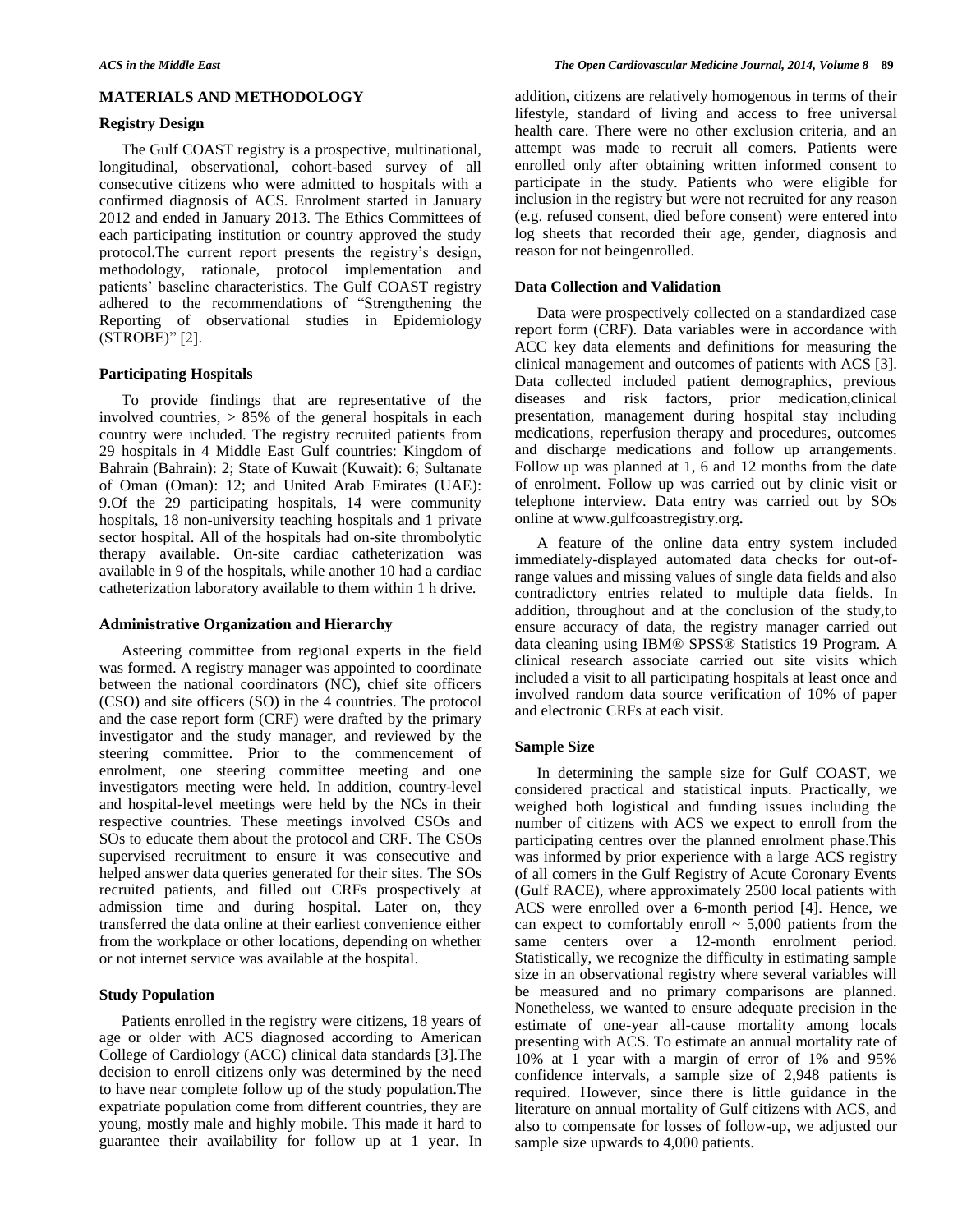#### **90** *The Open Cardiovascular Medicine Journal, 2014, Volume 8 Zubaid et al.*

As shown in Fig. (**1**), a sample size of 4,000 will provide adequate precision in estimating annual mortality over a reasonably wide range of event rates, and is logistically feasible given our prior experience [5]. We also considered the precision of all-cause mortality estimates for the following subgroups: ST-segment elevation myocardial infarction (STEMI), women, and patients younger than 50 years. Based on observations from Gulf RACE [5]. We estimate that 20% of citizens with ACS will have STEMI, 40% will be women, and 25% will be younger than 50 years. Therefore, for a total sample size of 4,000 patients with ACS, we expect 800 patients with STEMI, 1600 women, and 1000 patients younger than 50 years. These numbers will allow us adequate precision around all-cause mortality estimates for these subgroups with at least 90% confidence and, at most, 2% margin of error.

## **Statistical Analysis**

Baseline hospital and patient characteristics were summarized using standard descriptive statistics.Continuous variables were summarized using means and standard deviations, where the distributions were normal or near normal, or medians and 25th/75th percentiles otherwise. Categorical variables were summarized using percentages.

# **RESULTS**

## **Study Population Characteristics**

Of 3188 patients, 1194 (37.5%) were recruited from Oman, 975 (30.5%) from Kuwait, 610 (19%) from UAE and 409 (13%) from Bahrain. The distribution of discharge diagnoses were as follows: non-ST-segment elevation myocardial infarction (NSTEMI): 1486 (46.6%), unstable angina: 931 (29.2%), STEMI: 741 (23.2%) and new-onset left bundle branch block myocardial infarction: 30 (0.9%). The mean age was  $60.4 \pm 12.8$  years. Table 1 shows the patients' characteristics.

The population risk profile included hypertension: 66%, dyslipidemia: 55.8%, diabetes mellitus: 53.4% and current smoking: 23.2% (Table **2**).

At presentation, the mean heart rate was  $85.6 \pm 21.3$ beats/min, mean systolic blood pressure was  $141.3 \pm 28.2$ mmHg and mean diastolic blood pressure was  $80.7 \pm 16.5$ mmHg. Three-quarters of the patients were over weight or obese (Table **3**).

#### **Non-Participation**

A total of 151 patients fulfilled the entry criteria but were not enrolled in the registry because of a refusal to consent:



**Fig. (1).** Sample size calculation.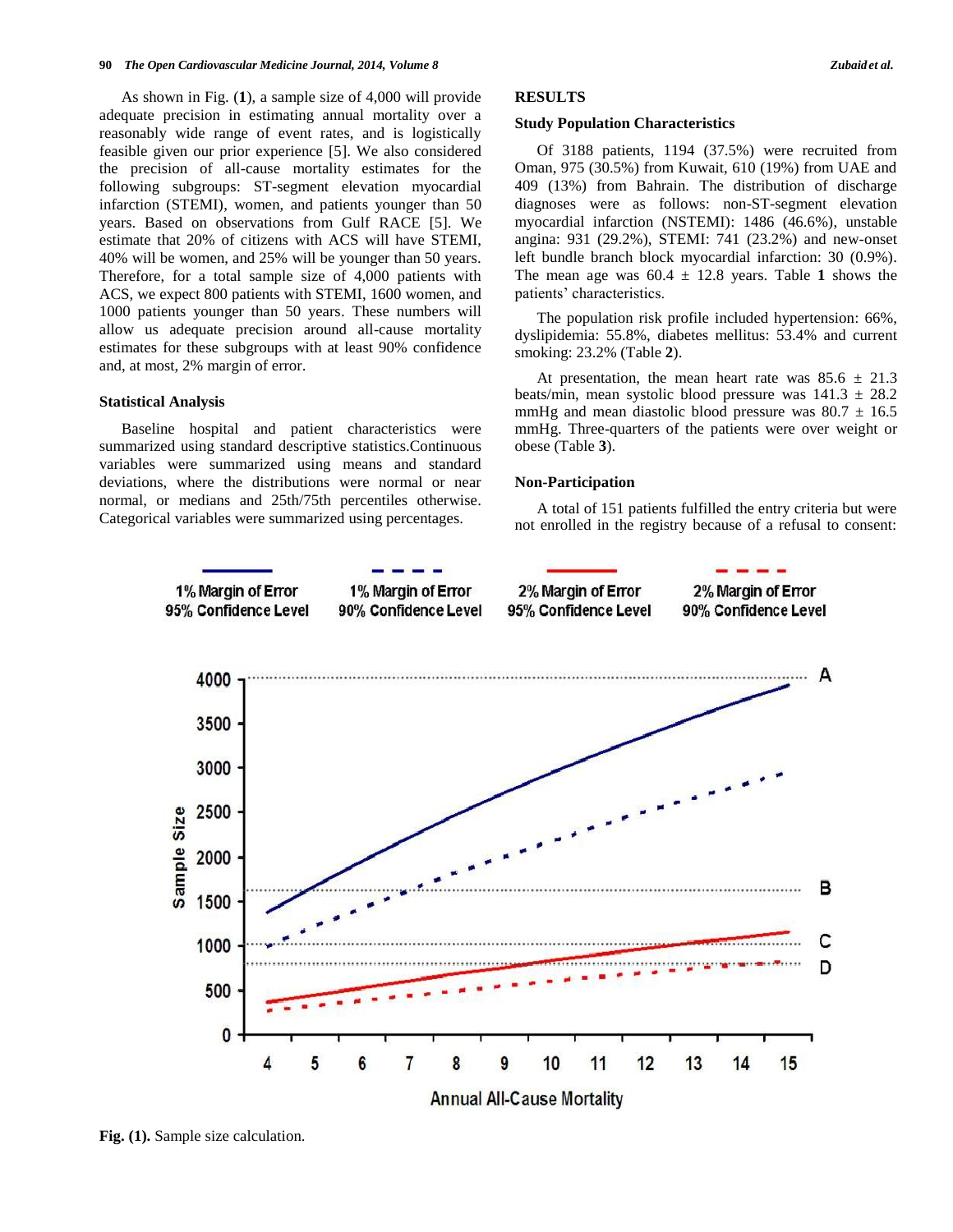# **Table 1. Baseline characteristics of patient population.**

| <b>Characteristics</b>                 | $n = 3188$      |  |  |
|----------------------------------------|-----------------|--|--|
| Male gender, n (%)                     | 2108 (66.1)     |  |  |
| Age, mean $\pm$ SD (years)             | $60.4 \pm 12.6$ |  |  |
| Age category (years)                   |                 |  |  |
| $<$ 45, n $(\% )$                      | 344 (10.8)      |  |  |
| 45-54, n (%)                           | 701 (22)        |  |  |
| 55-74, $n$ $(\%)$                      | 1732 (54.3)     |  |  |
| $≥75$ , n (%)                          | 411 (12.9)      |  |  |
| Means of transport                     |                 |  |  |
| Ambulance, n (%)                       | 789 (24.7)      |  |  |
| Self/Family/Friend, n (%)              | 2399 (75.3)     |  |  |
| Presenting symptoms                    |                 |  |  |
| Typical pain, n (%)                    | 2406 (75.5)     |  |  |
| Atypical pain, n (%)                   | 141 (4.4)       |  |  |
| Dyspnea, $n$ $(\%)$                    | 220 (6.9)       |  |  |
| Dyspnea and ischemic pain, n (%)       | 310 (9.7)       |  |  |
| Other, $n$ $(\%)$                      | 111 (3.5)       |  |  |
| Cardiac arrest on admission, n (%)     | 58 (1.8)        |  |  |
| Non-cardiac condition, n (%)           | 82(2.6)         |  |  |
| Killip Class                           |                 |  |  |
| I, $n$ $(\%)$                          | 2452 (76.9)     |  |  |
| II, $n$ $(\%)$                         | 450 (14.1)      |  |  |
| III, $n$ $(\%)$                        | 251 (7.9)       |  |  |
| IV, $n$ $(\%)$                         | 35(1.1)         |  |  |
| Medication prior to admission          |                 |  |  |
| Aspirin, n (%)                         | 1905 (59.8)     |  |  |
| Clopidogrel, n (%)                     | 667 (20.9)      |  |  |
| Warfarin, n (%)                        | 61 (1.9)        |  |  |
| Beta-Blocker, n (%)                    | 1440 (45.2)     |  |  |
| ACE inhibitor, $n$ $(\%)$              | 1239 (38.9)     |  |  |
| ARB, $n$ $%$                           | 474 (14.9)      |  |  |
| Statin, $n$ $(\%)$                     | 1923 (60.3)     |  |  |
| Medications received in the first 24 h |                 |  |  |
| Aspirin, n (%)                         | 3132 (98.2)     |  |  |
| Clopidogrel, n (%)                     | 2478 (77.7)     |  |  |
| Anticoagulant, n (%)                   | 2681 (84.1)     |  |  |
| GPIIb/IIIa inhibitor, n (%)            | 208(6.5)        |  |  |

**Table 1. Contd….**

| <b>Characteristics</b>                   | $n = 3188$  |
|------------------------------------------|-------------|
| GPIIb/IIIa inhibitor, n (%)              | 208(6.5)    |
| Beta-Blocker, n (%)                      | 2477 (77.7) |
| ACE inhibitor, $n$ $(\%)$                | 2126 (66.7) |
| ARB, $n$ $%$                             | 414 (13)    |
| Statin, $n$ $(\%)$                       | 3088 (96.9) |
| Intravenous insulin infusion, $n$ $(\%)$ | 398 (12.5)  |

LBBB MI: left bundle branch block myocardial infarction; NSTEMI: non-ST-segment elevation myocardial infarction; STEMI: ST-segment elevation myocardial infarction; ACE: angiotensin converting enzyme; ARB: angiotensin receptor blocker; GPIIb/IIIa inhibitor: glycoprotein IIb/IIIa inhibitor.

| <b>Table 2.</b> | Past medical history and CV risk factors. |  |  |  |
|-----------------|-------------------------------------------|--|--|--|
|-----------------|-------------------------------------------|--|--|--|

| <b>Past medical history</b>    | $n = 3188$<br>$\mathbf{n}(\%)$ |  |
|--------------------------------|--------------------------------|--|
| Hypertension                   | 2105 (66)                      |  |
| Dyslipidemia                   | 1779 (55.8)                    |  |
| Diabetes mellitus              | 1703 (53.4)                    |  |
| Current smoker                 | 740 (23.2)                     |  |
| TIA                            | 83(2.6)                        |  |
| Stroke                         | 198 (6.2)                      |  |
| Previous history of CV disease |                                |  |
| Myocardial infarction          | 835 (26.2)                     |  |
| Angina                         | 1242 (39)                      |  |
| <b>PCI</b>                     | 668 (21)                       |  |
| CABG                           | 237(7.4)                       |  |
| <b>Heart Failure</b>           | 418 (13.1)                     |  |
| Devices                        | 39(1.2)                        |  |

TIA = transient ischemic attack; PCI = percutaneous coronary intervention; CABG = coronary artery bypass graft.

89 patients (59%) or not being approached by investigators: 62 patients (41%). Per country, the failure to enroll was 1.5% for Bahrain, 3.2% for Oman, 6.4% for Kuwait and 7% for UAE.

# **DISCUSSION**

The Gulf COAST registry is the first prospective registry from the region focusing on citizens suffering from ACS with a planned long-term follow up. The baseline characteristics of citizens with ACS in the Gulf region of the Middle East were described in this report. The age of our patients was much younger compared to published Western data [6, 7]. Nevertheless, we found they had high cardio-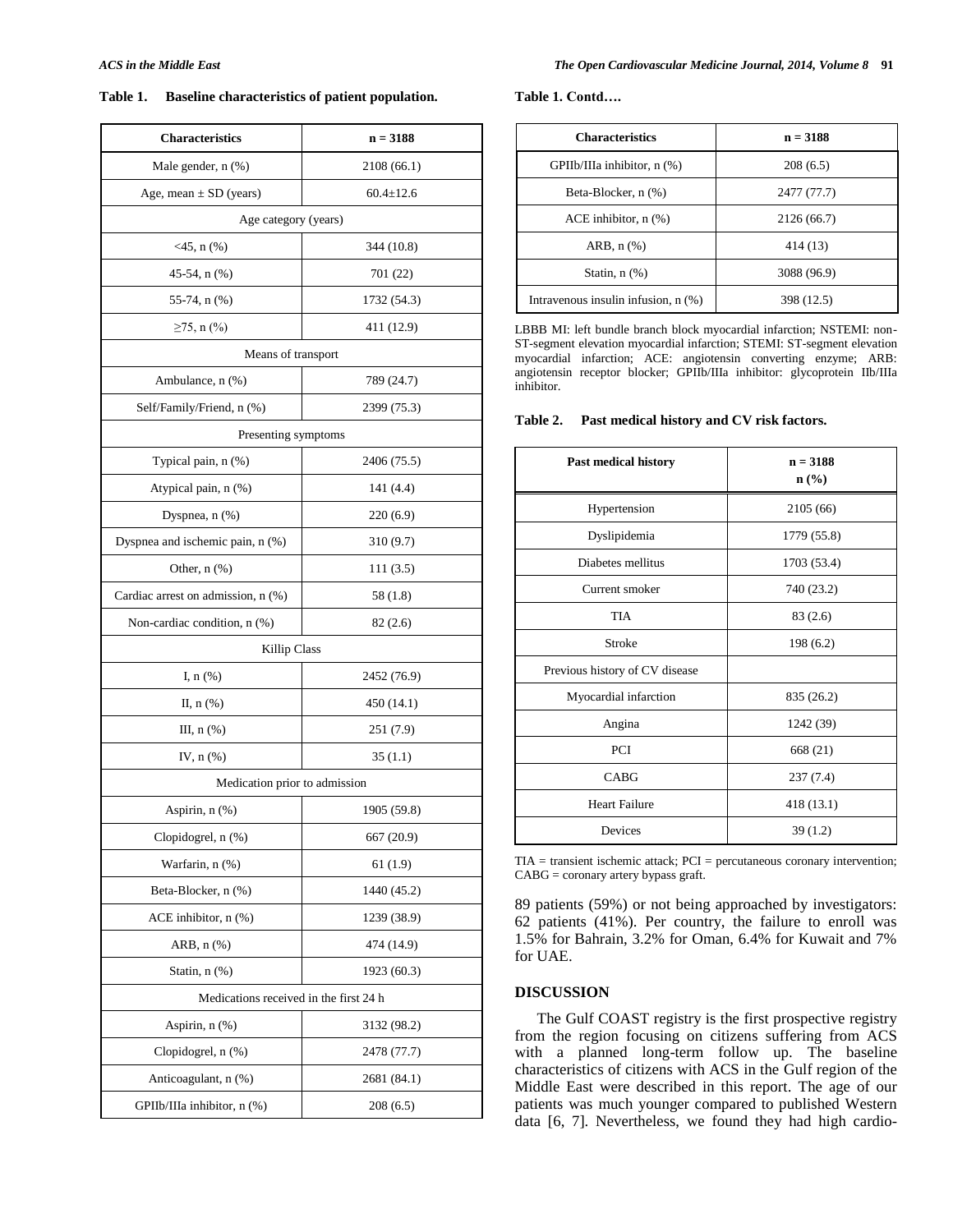|               |  | Table 3. Findings on physical examination at first |  |
|---------------|--|----------------------------------------------------|--|
| presentation. |  |                                                    |  |

|                                     | $n = 3188$      |  |
|-------------------------------------|-----------------|--|
| Heart rate, mean $\pm$ SD           | $85.6 \pm 21.3$ |  |
| Systolic BP, mean $\pm$ SD          | $141.3 + 28.2$  |  |
| Diastolic BP, mean $\pm$ SD         | $80.7 \pm 16.5$ |  |
| BMI, mean $\pm$ SD                  | $29.2 \pm 8.9$  |  |
| <b>BMI</b> category                 |                 |  |
| ≤18.5, n $\left(\frac{9}{6}\right)$ | 33 (1.05)       |  |
| 18.5-25, $n$ $(\%)$                 | 733 (23.3)      |  |
| $25-30$ , n $(\%)$                  | 1240 (39.4)     |  |
| $>30$ , n $(\%)$                    | 1142 (36.2)     |  |
| <b>ECG</b>                          |                 |  |
| ST-segment elevation, n (%)         | 737 (23.1)      |  |
| New LBBB, $n$ $(\%)$                | 32(1)           |  |
| ST-segment depression, n (%)        | 800 (25.1)      |  |
| Other, $n$ $(\%)$                   | 1619 (50.7)     |  |

BP: blood pressure; BMI: body mass index; ECG: electrocardiogram; LBBB: left bundle branch block.

metabolic risk burden in the form of overweight and obesity, diabetes mellitus, hypertension and smoking.

Registries have fewer exclusion criteria and consequently include a wider range of patients. Therefore, observational prospective patient registries like ours complement randomized trials by providing evidence derived from a different type of study methodology [8]. Compared to randomized trials, well-conducted registries have the benefit of providing a representative "real-world" view of both clinical practice and patient outcomes provided that investigators ensure high-quality data with clear vision regarding the strengths and weaknesses of the registry being conducted [9]. The current registry will enhance our knowledge regarding ACS medical practices in the region in several ways. First,advances in practice made in 2012 can be compared with previous practice from 2007 [5]. This will encompass many practice patterns, importantly the degree of adoption of primary percutaneous coronary intervention (PCI) in patients with acute STEMI. Second, it will provide important information about long-term outcomes of patients with ACS in the region. Third, Gulf COAST will, for the first time, provide data on social and lifestyle behavior of Gulf citizens after an ACS. Fourth, we plan to focus on the influence of risks such as diabetes and obesity that are common in our patients. Finally, the registry will enable us to compare practices between the 4 participating countries and its influence on outcomes, especially comparing the practice in Oman, a large country with lower annual individual income compared with the other 3 countries.

# **Implications of the Registry**

We believe the subsequent analysis of all data and future publications from Gulf COAST will contribute to the existing literature and will contribute to better management of the ACS patient in the Gulf. We hope data from Gulf COAST would inform health care policy in the region and guide providers and regulatory authorities in their decisions regarding local and regional policy for cardiovascular care, from prevention to management and subsequent guideline construction. The data will provide local authorities with an insight into their local shortcomings which can translate into a quality improvement programs and policies.

# **Study Limitations and Strengths**

As with any observational study, the execution of the registry may be limited by selection bias, particularly the potential exclusion of high-risk patients. In order to minimize this bias, we introduced a log sheet that investigators complete for all patients who were not enrolled. Moreover, we acknowledge that citizenship and ethnicity are not synonymous. Hence, while citizens may have relatively homogeneous lifestyle and social status, there may be some ethnic heterogeneity that we did not account for. The strength of our registry comes from its design that included 4 different countries, participation of the majority of hospitals in each country and enrolment of all patients presenting to each hospital.

## **CONFLICT OF INTEREST**

Zubaid, Alsheikh-Ali, AlMahmeed speaking honoraria from Sanofi and BoehringerIngleheim and Astra Zeneca.

## **ACKNOWLEDGEMENTS**

We thank Professor Hasan Alsanad, Vice President for Research at Kuwait University, and Professor Haitham Lababidi, Assistant Vice President for Research at Kuwait University for their tremendous support and facilitation of Kuwait University sponsorship and oversight of this project.

# **FUNDING**

Gulf COAST is an investigator-initiated study that was supported by Astra Zeneca and Kuwait University (project code XX02/11). Neither Kuwait University nor AstraZeneca had any role in the study design, data collection, data analysis or writing the manuscript.

# **APPENDIX**

## **Gulf COAST Administrative Organization**

*Steering Committee:* Mohammad Zubaid (Principal Investigator, steering committee chairman, Kuwait), Wafa Rashed (Registry manager, National Coordinator, Kuwait), Mustafa Ridha (Kuwait), Fahad Alenezi (Kuwait), Rashid Alhamdan (Kuwait), Mousa Akbar (Kuwait), Najib Alrawahi (National Coordinator, Oman), Haitham Amin (National Coordinator, Bahrain), Wael Almahmeed (UAE), Alawi Alsheikh-Ali (Registry statistician, UAE), Abdullah Shehab